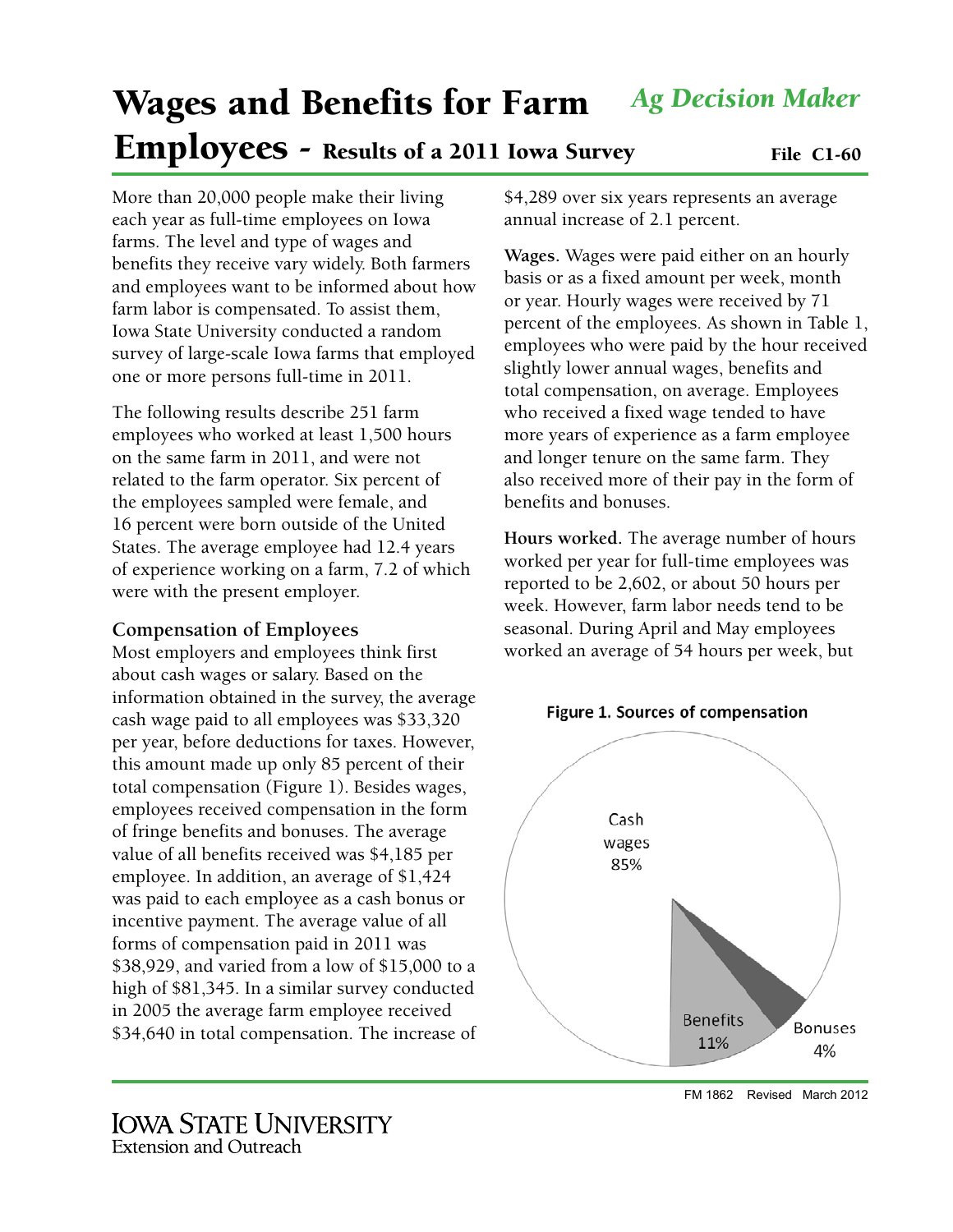| Table 1. Compensation and characteristics of employees by type of wage received. |               |             |            |  |
|----------------------------------------------------------------------------------|---------------|-------------|------------|--|
|                                                                                  | All full-time | Hourly wage | Fixed wage |  |
|                                                                                  | employees     |             |            |  |
| Percent of employees                                                             | 100%          | 71%         | 29%        |  |
| Value of cash wages                                                              | \$33,320      | \$32,646    | \$34,964   |  |
| Value of benefits                                                                | 4,185         | 3,875       | 4,942      |  |
| Value of bonuses                                                                 | 1,424         | 1,177       | 2,025      |  |
| Value of total compensation                                                      | \$38,929      | \$37,698    | \$41,931   |  |
| Years of experience as a farm<br>employee                                        | 12.4          | 10.9        | 16.0       |  |
| Years of tenure on farm                                                          | 7.2           | 6.7         | 8.2        |  |
| Total compensation per hour                                                      | \$15.05       | \$14.63     | \$16.10    |  |

during June through August they averaged only 48 hours per week. In September, October and November they worked an average of 58 hours per week, and from December through March they worked just 43 hours per week (Figure 2). Only 14 percent of the employers increased the hourly wages of their employees after a minimum number of hours per day or week. In most cases overtime pay began after 40 hours of work per week, and amounted to a 50 percent higher hourly wage, that is, "timeand-a-half" pay.

Wages per hour. The average cash wage paid per hour worked was \$12.96. However, when



### Figure 2. Hours worked per week

bonuses and the value of fringe benefits were added, the average total compensation was \$15.05 per hour. There was a considerable range for both of these, as summarized in Table 2.

**Days worked.** The length of the work week for farm employees varied. Nearly a third of the employees worked five days per week, 17 percent were on the job between five and six days per week, and 43 percent worked six days per week or more.

|           |  | <b>Table 2. Distribution of total compensation</b> |
|-----------|--|----------------------------------------------------|
| per hour. |  |                                                    |

| Range, \$ per hour | Percent of |
|--------------------|------------|
|                    | employees  |
| $7.00 - 9.99$      | 6          |
| $10.00 - 10.99$    | 6          |
| $11.00 - 11.99$    | 8          |
| $12.00 - 12.99$    | 10         |
| $13.00 - 13.99$    | 17         |
| $14.00 - 14.99$    | 8          |
| $15.00 - 15.99$    | 11         |
| $16.00 - 17.99$    | 12         |
| $18.00 - 19.99$    | 11         |
| 20.00 or more      | 11         |
|                    |            |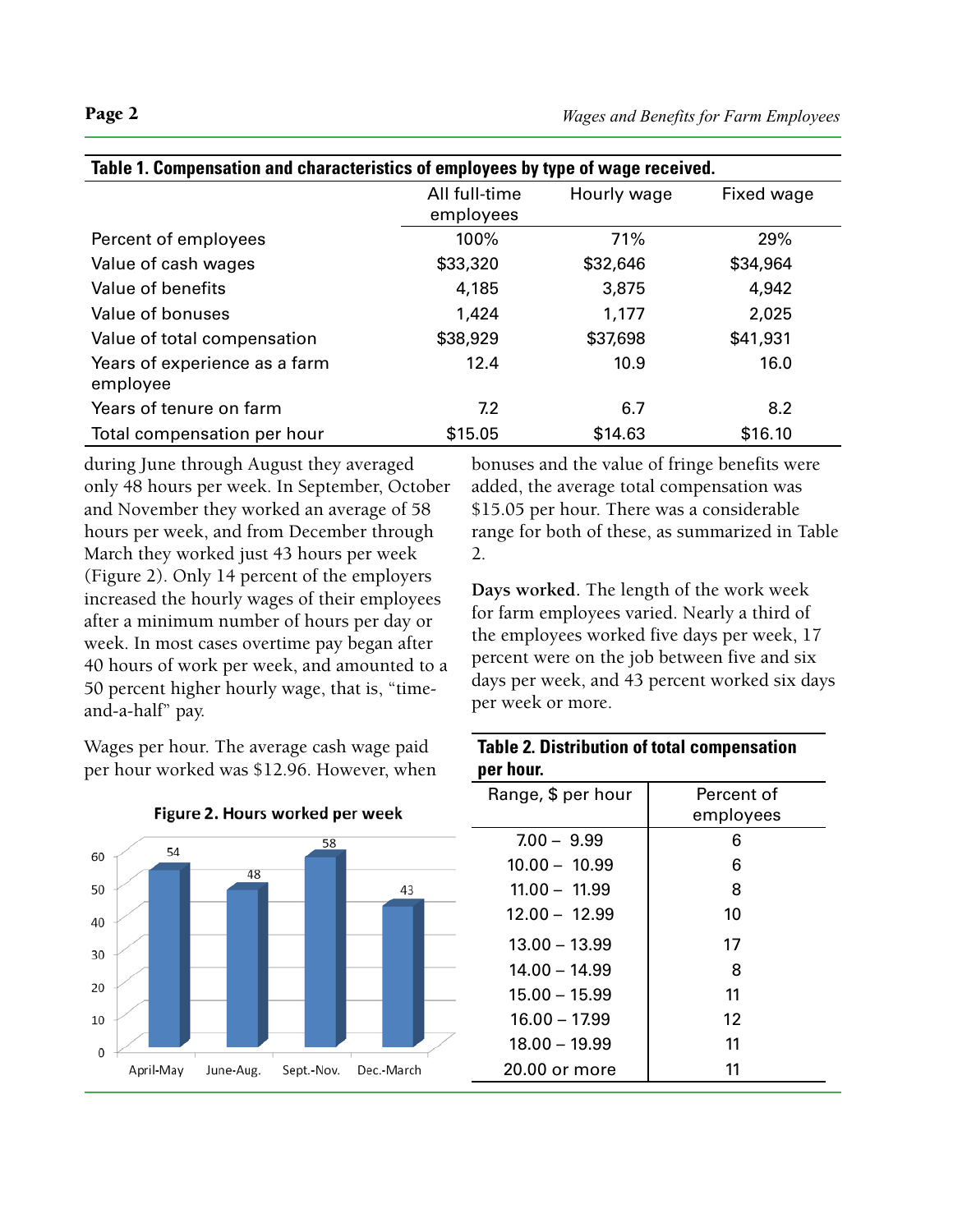The number of days off granted to employees also varied widely. The average number of days not worked that would normally have been work days was reported as follows:

| 8.0 days  |
|-----------|
| 3.4 days  |
| 5.3 days  |
| 1.8 days  |
| 18.5 days |
|           |

**Benefits.** Most of the employees (88 percent) received some noncash benefits in addition to their wages. Such benefits can substitute for cash wages, and in many cases are not subject to Social Security taxation. Table 3 shows the proportion of employees who received various types of benefits, the average annual cost for those who received each one, and the average cost of the benefit for all employees in the survey sample, including those who did not receive that benefit. The average total

**Table 3. Benefits provided to employees.**

cost per employee for all benefits received was \$4,185 per year, or 11 percent of their total compensation. This does not include the employer's share of Social Security or other payroll taxes.

Thirty-five percent of the employees received some type of insurance plan, usually for health expenses, at an average annual cost of \$4,010 per worker covered. Health coverage plans were mostly individual plans, although some covered family members, as well. Some employees also received life insurance and disability insurance coverage.

**Housing** is often available as part of the existing farm property. Many employers prefer to provide housing to an employee rather than rent it to a third party. Housing also may be located near livestock or grain storage facilities that the employee oversees. Twentytwo percent of the employees received housing as part of their compensation, at an average

| Type of benefit         | Percent receiving<br>the benefit | Average cost for<br>employees receiving<br>the benefit | Average cost for all<br>employees |
|-------------------------|----------------------------------|--------------------------------------------------------|-----------------------------------|
| Insurance (total)       | 35                               | \$4,010                                                | \$1,214                           |
| Health, single          | 18                               |                                                        |                                   |
| Health, family          | 15                               |                                                        |                                   |
| Life                    | 8                                |                                                        |                                   |
| Disability              | 8                                |                                                        |                                   |
| Housing                 | 22                               | \$4,560                                                | \$999                             |
| <b>Utilities</b>        | 16                               | 2,045                                                  | 293                               |
| <b>Meals</b>            | 49                               | 1,302                                                  | 602                               |
| Personal use of vehicle | 16                               | 1,175                                                  | 173                               |
| Farm produce to consume | 38                               | 515                                                    | 189                               |
| Clothing                | 27                               | 192                                                    | 49                                |
| Continuing education    | 17                               | 250                                                    | 34                                |
| Recreation              | 32                               | 1,160                                                  | 305                               |
| Farm commodities        | 4                                | 2,736                                                  | 98                                |
| Retirement plans        | 17                               | 1,712                                                  | 252                               |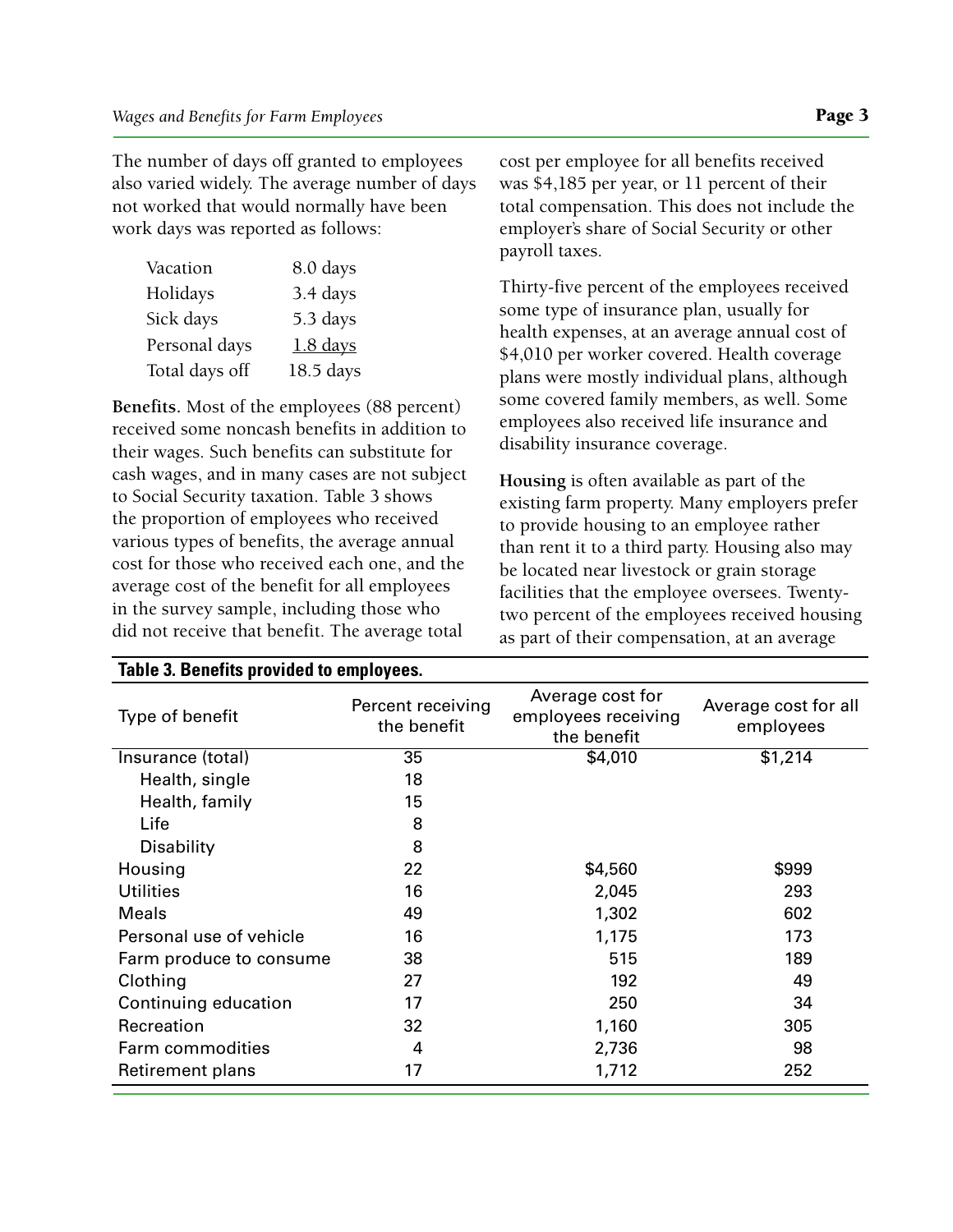annual value of nearly \$4,560, based on typical rental rates for rural houses. In 16 percent of the cases the employer paid part of the **utility costs** as well.

Nearly half of the employees received some **meals** at the expense of the employer. This is often done for convenience, when the employment site is not close to where the employee lives. Employees who were provided meals received an average of four meals per week, with an annual value of \$1,302.

Personal use of a business **vehicle** was a benefit for 16 percent of the employees. Those who enjoyed this privilege drove the business vehicle an average of 2,116 miles per year for personal use. This benefit was valued at \$.555 per mile, the Federal rate in 2011. Many employees also received farm **produce** to consume, usually meat, and **clothing** needed for work duties.

One-sixth of the employees received some form of **continuing education** at their employer's expense, usually in the form of recertification workshops, seminars or vocational courses from community colleges. These opportunities can improve or certify employees' abilities to carry out their assigned duties, as well as improve their own self-image and confidence.

Some employers rewarded employees with paid **recreational opportunities**, such as a weekend at a resort or tickets to entertainment events. Since employees might not spend their cash wages for such perquisites, such gifts are often highly appreciated by them as well as by their families.

Only four percent of the employees received **farm commodities** as part of their compensation. These usually consisted of several hundred bushels of grain, which the employee could market. If the employee clearly has control over the disposition of the commodities, they are not included in taxable income for computation of Social Security tax. However, their value on the date they are transferred must be included in the employee's wages for calculating ordinary income tax.

Finally, 17 percent of the employees received contributions from their employers toward a **retirement plan**. The provision of this benefit has become more common in recent years.

**Bonuses.** Many farm employers like to tie part of an employee's compensation to production efficiency or some other criterion as a means to motivate and reward superior performance. About 65 percent of the employees received some type of incentive or bonus plan. The average bonus for the employees who received one was \$2,351. Many bonuses consisted simply of a cash payment made at the end of the year, not closely tied to performance. In some cases the bonus was tied to the profitability of the farm each year. Ag Decision File C1-61, "*Bonus Plans for Farm Employees,*" shows examples of specific bonus plans that were being used and discusses some of their advantages and disadvantages.

In addition to the types of compensation described above, 37 percent of the employees received free use of the employer's crop machinery, shop and tools, snow removal equipment, feed grinder, tractor or livestock facilities. The value of these privileges was not included in the estimates of total compensation. However, in addition to being a convenience, the use of such resources can provide a source of extra income to the employee, at little or no additional cost to the employer.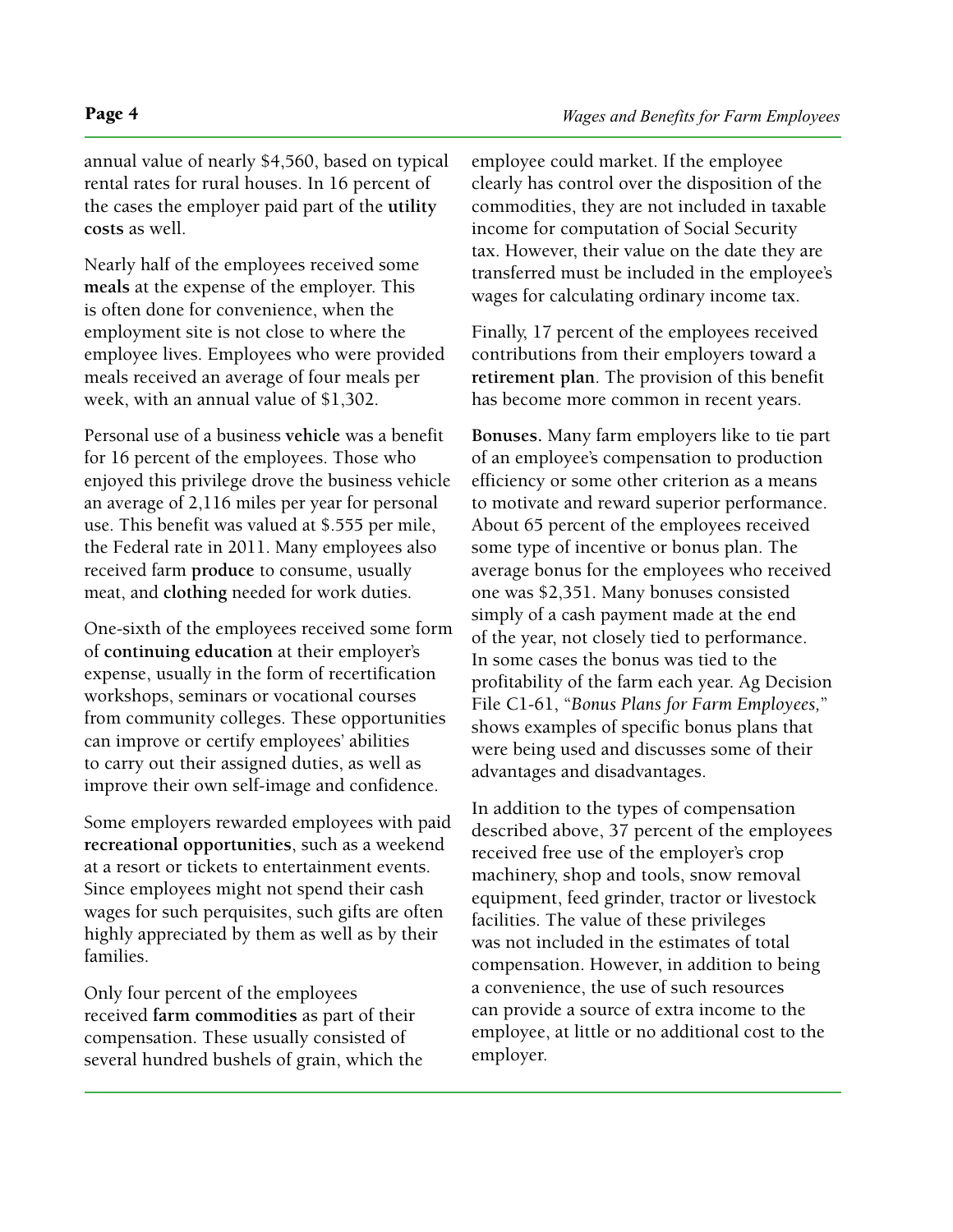# **Factors Affecting Compensation**

Not all employees received the same compensation—differences were quite large, in fact. Factors such as farm size, education, employee duties, years of farm experience and supervisory responsibilities all had a major influence on how much an employee was paid.

**Gross sales.** Farm size was measured by annual gross sales. Larger farms generally paid higher compensation, as shown in Table 4. In particular, farms with annual gross sales of more than \$2 million paid significantly more than smaller farms did. On the larger farms some employees were probably supervising other employees or carrying out more specialized duties and thus merited a higher level of pay. The number of full-time workers employed per farm also increased with gross sales, from 2.0 to 5.4 employees.

**Duties.** Even on farms with more than one enterprise, some employees specialize in just one area. Data from Table 5 show that employees who specialized in crops or swine production had the highest annual compensation. Those who specialized in dairy production, generally milkers, earned the lowest annual and hourly compensation.

**Education.** Total compensation was also related to the employee's level of education (See Table 6). High school graduates (59 percent of the total) received the highest average annual compensation, \$40,433 per year. Those with a 2-year or 4-year college degree earned the highest hourly compensation, however, \$15.61. Employees lacking a high school diploma earned significantly less than average, \$32,089 per year and \$12.34 per hour.

| Table 4. Full-time employees and total compensation by gross sales per year. |            |                       |                            |                            |  |
|------------------------------------------------------------------------------|------------|-----------------------|----------------------------|----------------------------|--|
| Gross farm sales per year                                                    | Percent of | Full-time             | Average total compensation |                            |  |
|                                                                              | employees  | employees per<br>farm | Per year                   | Per hour                   |  |
| Under \$750,000                                                              | 12         | 2.0                   | \$36,260                   | \$14.21                    |  |
| \$750,000-\$1,000,000                                                        | 12         | 1.8                   | 37,776                     | 14.70                      |  |
| \$1,000,000-\$2,000,000                                                      | 32         | 2.9                   | 37,273                     | 14.79                      |  |
| $$2,000,000 - $3,000,000$                                                    | 16         | 3.9                   | 40,845                     | 15.46                      |  |
| \$3,000,000 - \$5,000,000                                                    | 9          | 2.4                   | 40,249                     | 16.51                      |  |
| Over \$5,000,000                                                             | 19         | 5.4                   | 42,912                     | 15.49                      |  |
| Table 5. Compensation by duties of employee.                                 |            |                       |                            |                            |  |
| <b>Duties</b>                                                                | Percent of | Hours worked          |                            | Average total compensation |  |
|                                                                              | employees  | per year              | Per year                   | Per hour                   |  |
| Crop production only                                                         | 14         | 2,501                 | \$40,270                   | \$16.25                    |  |
| Beef or beef and crops                                                       | 30         | 2,652                 | 39,899                     | 15.11                      |  |
| Swine or swine and crops                                                     | 26         | 2,536                 | 40,584                     | 16.09                      |  |

Dairy or dairy and crops 16 2,621 33,311 12.67 General livestock and crops  $\begin{array}{ccc} 9 & 2,838 & 39,301 & 14.06 \end{array}$ Other 5 2,845 37,865 15.51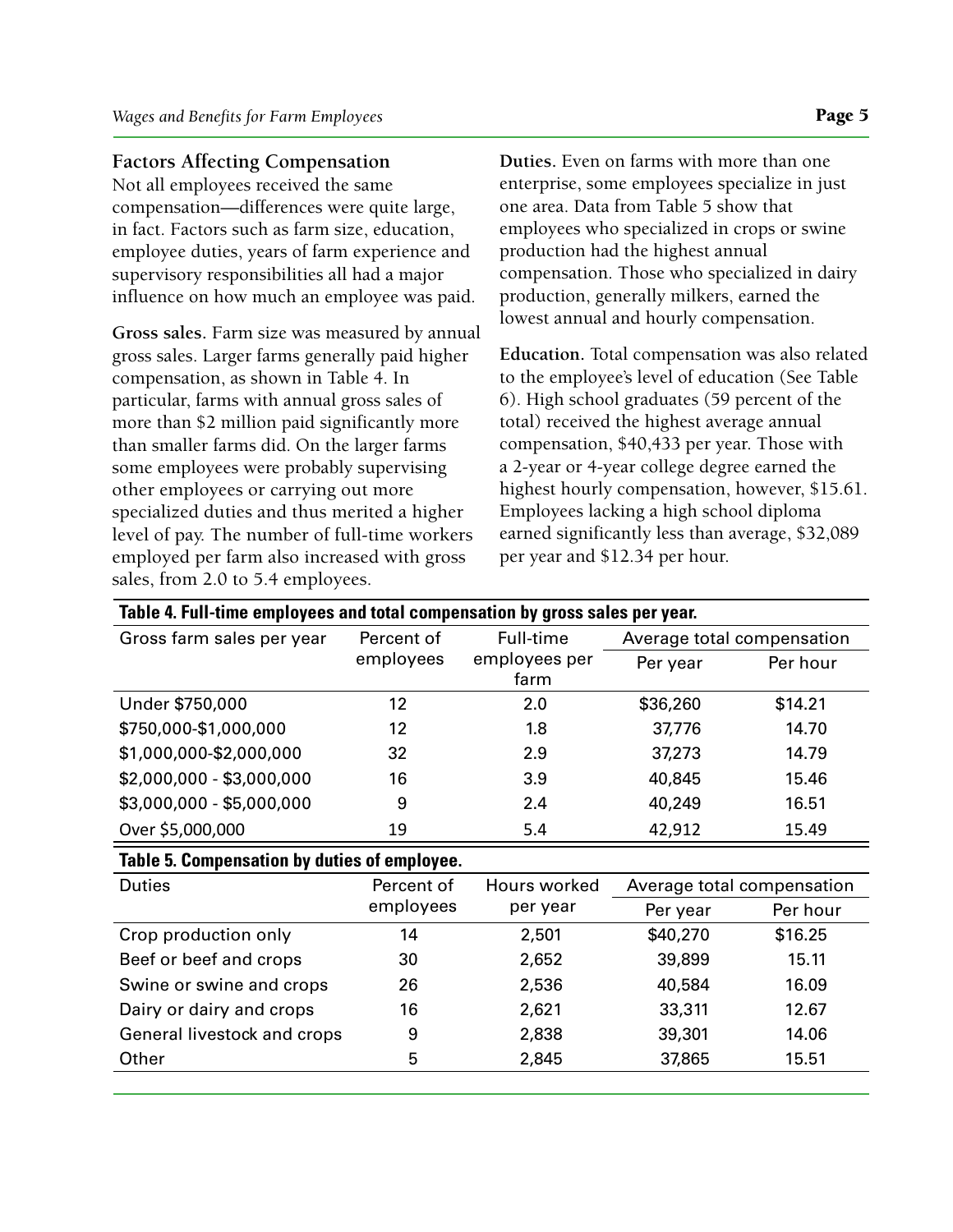| Table 6. Compensation by education. |            |              |          |                            |
|-------------------------------------|------------|--------------|----------|----------------------------|
| Level of education                  | Percent of | Hours worked |          | Average total compensation |
| completed                           | employees  | per year     | Per year | Per hour                   |
| Less than high school               | 9          | 2,591        | \$32,089 | \$12.34                    |
| High school                         | 59         | 2,664        | 40,433   | 15.32                      |
| Some college, no degree             | 13         | 2,378        | 35,961   | 15.06                      |
| Two-year college degree             | 10         | 2,563        | 39,816   | 15.48                      |
| Four-year college degree            | 9          | 2,515        | 39,271   | 15.76                      |

| Table 7. Compensation by years of farm work experience. |            |                          |                            |          |
|---------------------------------------------------------|------------|--------------------------|----------------------------|----------|
| Years of farm work                                      | Percent of | Hours worked<br>per year | Average total compensation |          |
| experience                                              | employees  |                          | Per year                   | Per hour |
| $0$ to $5$                                              | 33         | 2,473                    | \$34,457                   | \$14.09  |
| 6 to 10                                                 | 26         | 2,676                    | 38,170                     | 14.56    |
| 11 to 15                                                | 14         | 2,571                    | 41,259                     | 15.72    |
| 16 to 20                                                | 10         | 2,725                    | 42,411                     | 15.64    |
| 21 to 30                                                | 10         | 2,821                    | 46,255                     | 16.69    |
| Over 30                                                 |            | 2,607                    | 45,958                     | 17.62    |

**Experience.** Wages and other compensation tended to rise according to the number of years of farm work experience the employees had. As shown in Table 7, total compensation rose steadily to about \$46,000 per year and over \$17 per hour for more experienced employees, on average.

**Supervision.** Employees who had supervisory responsibilities, i.e. managers, tended to be paid more. Those who supervised at least one other employee (23 percent) earned an average of \$44,574 in total compensation per year (\$16.63 per hour). The 77 percent of the employees included in the survey that did not supervise any other employees received an average annual compensation of only \$37,270 (\$14.60 per hour). Supervisors earned 20 percent more per year and 14 percent more per hour than non-supervisors.

When employees with supervisory duties were sorted by the type of enterprise in which they worked, supervisors working with crops only were found to receive the highest average compensation (Table 8). Among nonsupervisors, employees working with dairy received the lowest compensation.

**Country of birth.** The 16 percent of employees who were born outside the United States earned significantly less than U.S. born employees, averaging \$33,514 of total compensation per year and \$12.78 per hour. However, foreign-born employees had only 8.4 years of farm employment experience, on average, compared to 13.1 years for U.S.-born employees, and 44 percent had not finished high school. Most of them were carrying out duties with dairy or swine enterprises.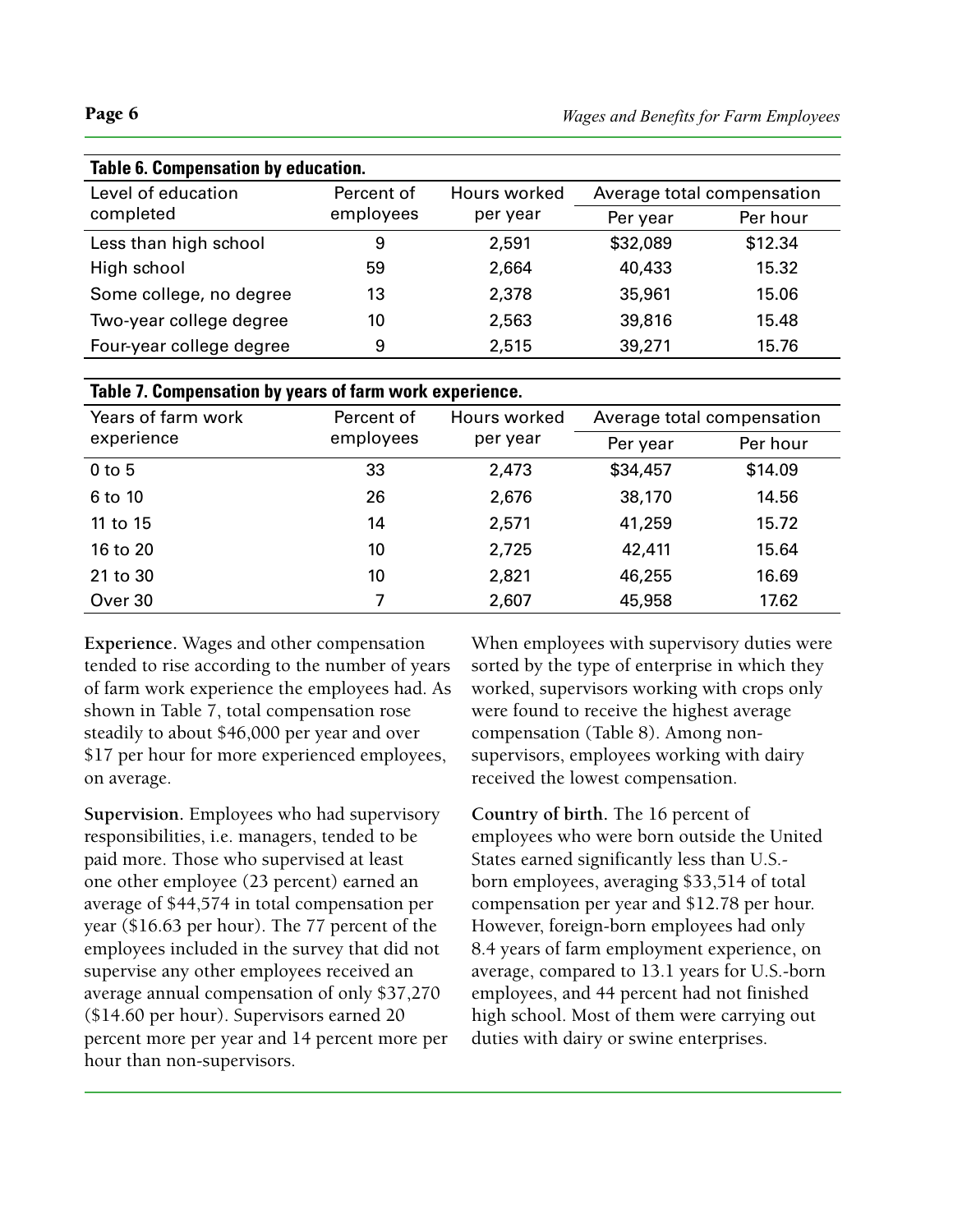| Table 8. Compensation for non-supervisors and supervisors, by enterprise. |                                                   |          |                                               |          |
|---------------------------------------------------------------------------|---------------------------------------------------|----------|-----------------------------------------------|----------|
| <b>Duties</b>                                                             | Average total compensation<br>for non-supervisors |          | Average total compensation<br>for supervisors |          |
|                                                                           | Per year                                          | Per hour | Per year                                      | Per hour |
| Crops only                                                                | \$38,808                                          | \$16.02  | \$49,040                                      | \$17.64  |
| Beef or beef plus crops                                                   | 39,625                                            | 15.23    | 39,996                                        | 14.55    |
| Swine or swine plus crops                                                 | 36,732                                            | 14.78    | 48,803                                        | 19.05    |
| Dairy or dairy plus crops                                                 | 30,658                                            | 12.03    | 39,844                                        | 14.51    |
| General crops and livestock                                               | 39,123                                            | 13.84    | 40,483                                        | 15.56    |
| All employees                                                             | 37,270                                            | 14.60    | 44,574                                        | 16.63    |

**Proficiency in English.** Employers were asked to rate each employee's proficiency in English, as "native speaker," "average" or "below average." The 15 percent of employees who were rated as having "average" proficiency in English earned nearly the same wage as native speakers, but the 5 percent of employees whose English proficiency was rated as "below average" earned only \$29,330 per year, or \$11.77 per hour on average, significantly less than other employees. Not surprisingly, almost all of the employees with below average English skills were born outside the U.S.

**Gender.** Only six percent of the employees sampled were female. They earned 26 percent less total compensation per year than the male employees, \$29,089 versus \$39,554. They also worked fewer hours per year, however (2,309 versus 2,621), so their average hourly compensation (\$12.62) was only 17 percent lower than that of the male employees (\$15.21). Some of this difference could be explained by the fact that male employees had an average of 12.6 years of experience as a farm employee, compared to an average experience level of 7.8 years for female employees.

**Location.** Employees were grouped according to which of the nine crop reporting districts in Iowa they worked in. Annual compensation as shown in Table 9, did not differ greatly from one district to another, but compensation per hour was lower in west central and south central Iowa, indicating that employees worked more hours per year in those districts.

## **Table 9. Compensation by Iowa crop reporting district.**

| Crop reporting       | Average total compensation |          |  |  |
|----------------------|----------------------------|----------|--|--|
| district             | Per year                   | Per hour |  |  |
| Northwest            | \$38,666                   | \$15.09  |  |  |
| <b>North Central</b> | \$38,503                   | \$15.35  |  |  |
| <b>Northeast</b>     | \$40,222                   | \$15.54  |  |  |
| West Central         | \$38,277                   | \$13.37  |  |  |
| Central              | \$40,367                   | \$15.80  |  |  |
| East Central         | \$36,962                   | \$15.39  |  |  |
| Southwest            | \$41,132                   | \$14.76  |  |  |
| <b>South Central</b> | \$40,586                   | \$13.18  |  |  |
| Southeast            | \$38,279                   | \$15.48  |  |  |
| <b>Entire State</b>  | \$38,929                   | \$15.05  |  |  |